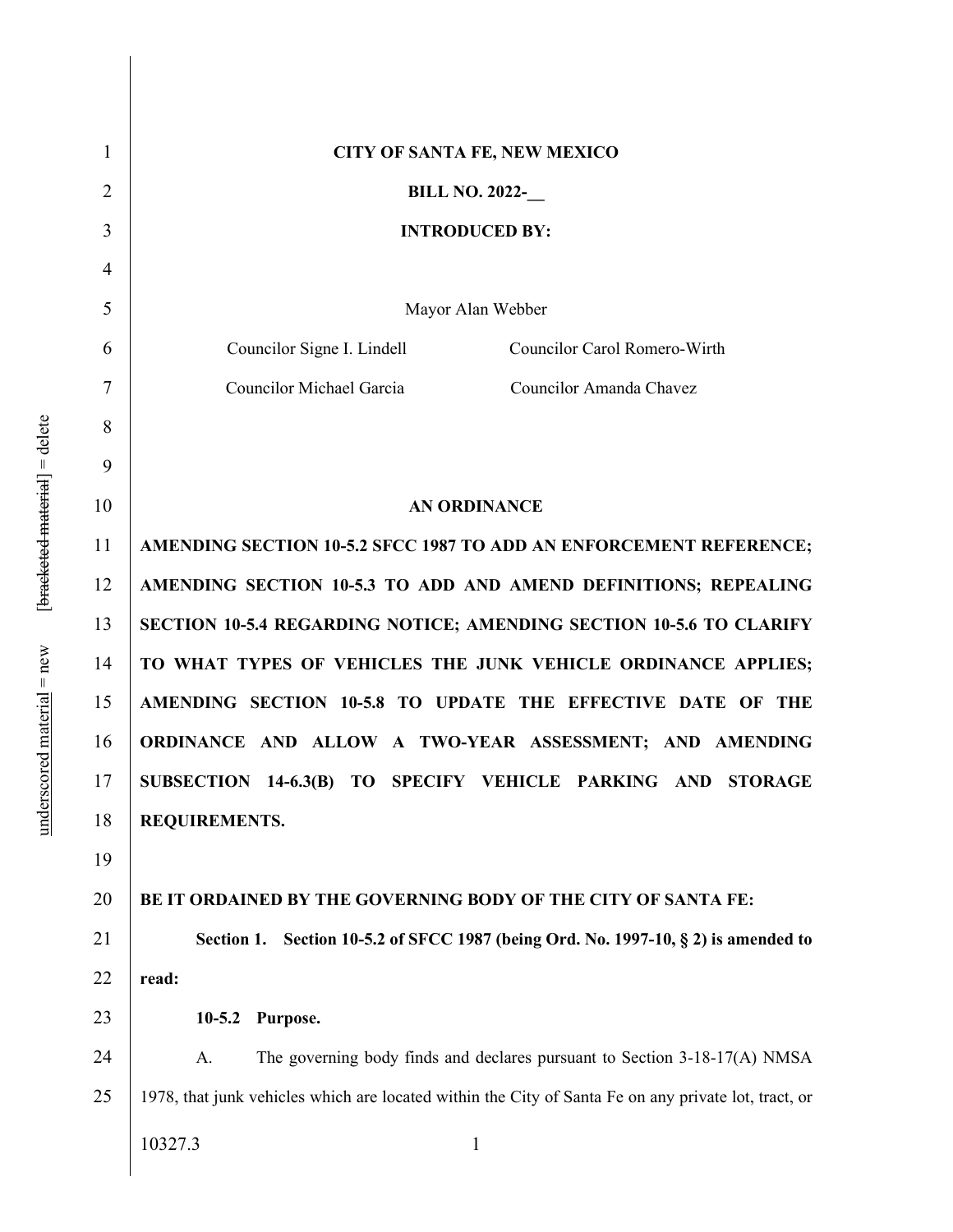| $\mathbf{1}$   | parcel of land or portion thereof, occupied or unoccupied, improved or unimproved and which are       |
|----------------|-------------------------------------------------------------------------------------------------------|
| $\overline{2}$ | visible from any private or public place, including, without limitation, public rights-of-way, parks, |
| 3              | public buildings and their grounds, and private business or commercial property open to the public    |
| $\overline{4}$ | in the normal course of business are detrimental to the health, safety, and welfare of the general    |
| 5              | public.                                                                                               |
| 6              | Junk vehicles reduce the value of private property, invite vandalism, constitute fire<br><b>B.</b>    |
| $\overline{7}$ | hazards, and are attractive nuisances that pose a threat to the health and safety of children.        |
| 8              | C.<br>Junk vehicles are detrimental to the economic welfare of the city by producing                  |
| 9              | urban blight which is averse to the continuing economic development of the city.                      |
| 10             | D.<br>Junk vehicles are determined to be public nuisances and subject to enforcement                  |
| 11             | and penalties outlined in the Nuisance Abatement Ordinance, Section 10-9 SFCC 1987.                   |
| 12             | Section 2.<br>Section 10-5.3 of SFCC 1987 (being Ord. No. 1997-10, § 3) is amended to                 |
| 13             | read:                                                                                                 |
|                |                                                                                                       |
| 14             | 10-5.3 Definitions.                                                                                   |
| 15             | As used in this section:                                                                              |
| 16             | [Antique vehicle means a passenger car or truck which is at least thirty-five (35) years old          |
| 17             | and is being preserved or restored by a collector for its historical value.]                          |
| 18             | Collector means an individual, association, corporation, partnership or other legal entity            |
| 19             | which buys or otherwise acquires, maintains, shows, restores, sells, dismantles, or otherwise         |
| 20             | disposes of [antique or ]special interest vehicles [for the purpose of maintaining one (1) or more    |
| 21             | antique and/or special interest vehicles] for reasons of historical interest.                         |
| 22             | Junk vehicle means any motor vehicle, other than [antique or] a special interest vehicle that         |
| 23             | has one or both of the following characteristics for ninety (90) days or more:                        |
| 24             | [Inoperative] Inoperable[;] and does not meet minimum legal requirements for<br>A.                    |
| 25             | operation on the public streets and highways of this state, pursuant to NMSA 1978 Section 66-3-       |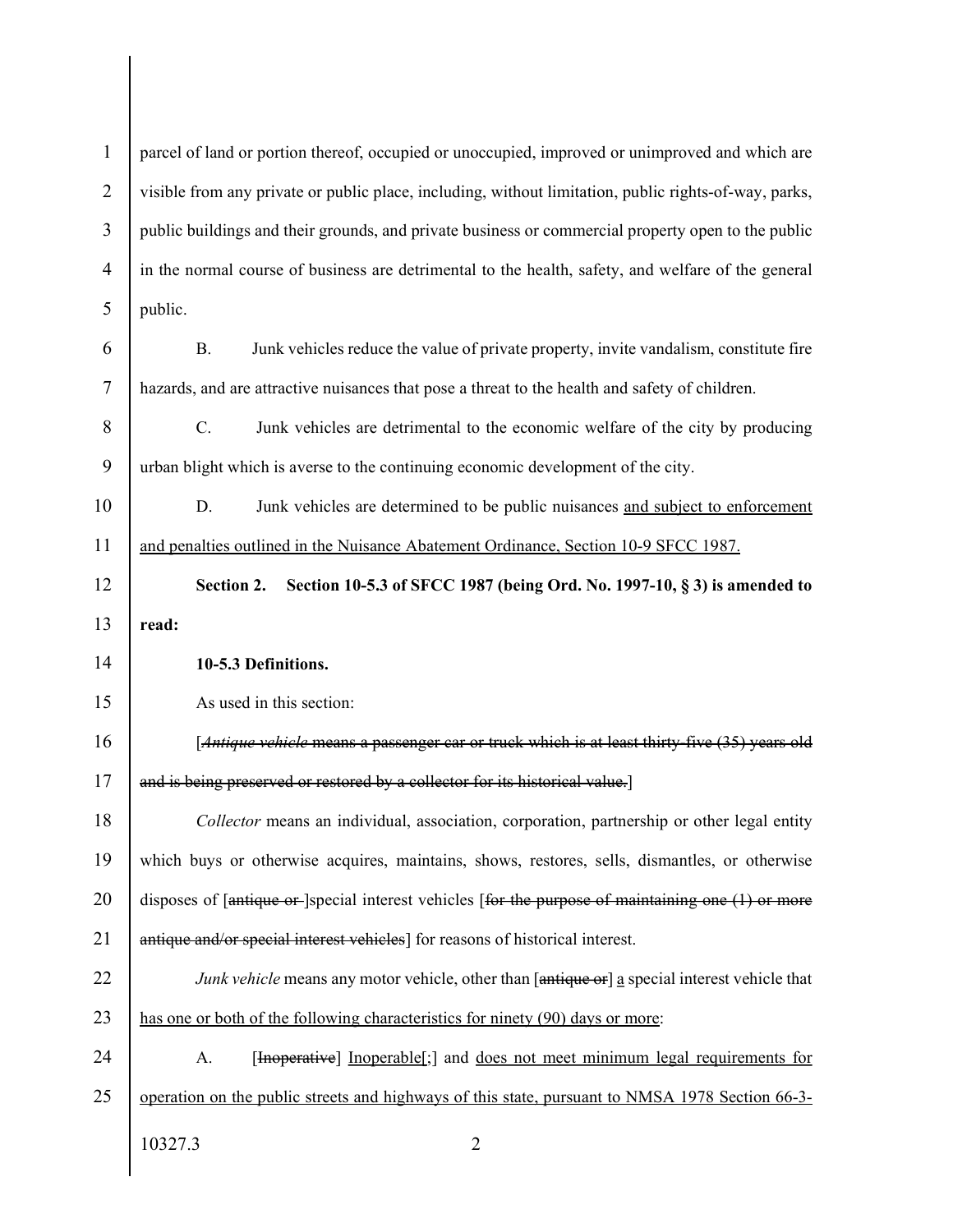| 1  | $901$ ; or                                                                                          |
|----|-----------------------------------------------------------------------------------------------------|
| 2  | Has been continuously [inoperative for at least one hundred twenty (120) days]<br><b>B.</b>         |
| 3  | inoperable or has been wrecked, dismantled, partially dismantled, or abandoned[; and].              |
| 4  | Does not bear a valid, unexpired license plate; and<br>$\mathsf{IC}$ .                              |
| 5  | Does not meet minimum standards for operation on the public streets and highways<br>$\mathbf{D}$    |
| 6  | of this state.]                                                                                     |
| 7  | <i>Occupant</i> means the individual, association, corporation, partnership, or other legal entity  |
| 8  | legally [in possession of] occupying the premises where there is a junk vehicle.                    |
| 9  | Special interest vehicle means a motor vehicle not less than [twenty-five $(25)$ ] thirty-five      |
| 10 | (35) years old which [has not been altered or modified from original manufacturer's specifications, |
| 11 | which] is being preserved or restored by a collector for its historical value.                      |
| 12 | <i>Inoperable</i> means extensively damaged including, but not limited to, having any of the        |
| 13 | following characteristics: a cracked or missing window or windshield or missing wheels, tires,      |
| 14 | motor, or transmission.                                                                             |
| 15 | Section 10-5.4 of SFCC 1987 (being Ord. No. 1997-10, § 4) is hereby<br>Section 3.                   |
| 16 | repealed.                                                                                           |
| 17 | Section 4.<br>Section 10.5-6 of SFCC 1987 (being Ord. No. 1997-10, § 6) is amended                  |
| 18 | to read:                                                                                            |
| 19 | 10-5.6 Applicability.                                                                               |
| 20 | This section shall not apply to any of the following situations:                                    |
| 21 | A vehicle or part thereof which is completely enclosed within a building in a lawful<br>A.          |
| 22 | manner where it is not visible from a street or other public or private property; or                |
| 23 | A vehicle or part thereof which is stored or parked in a lawful manner on private<br><b>B.</b>      |
| 24 | property in connection with the business of a licensed vehicle dealer or junkyard; or               |
| 25 | C.<br>[An unlicensed, operable or] Up to one (1) inoperable [antique vehicle or] special            |
|    | 10327.3<br>3                                                                                        |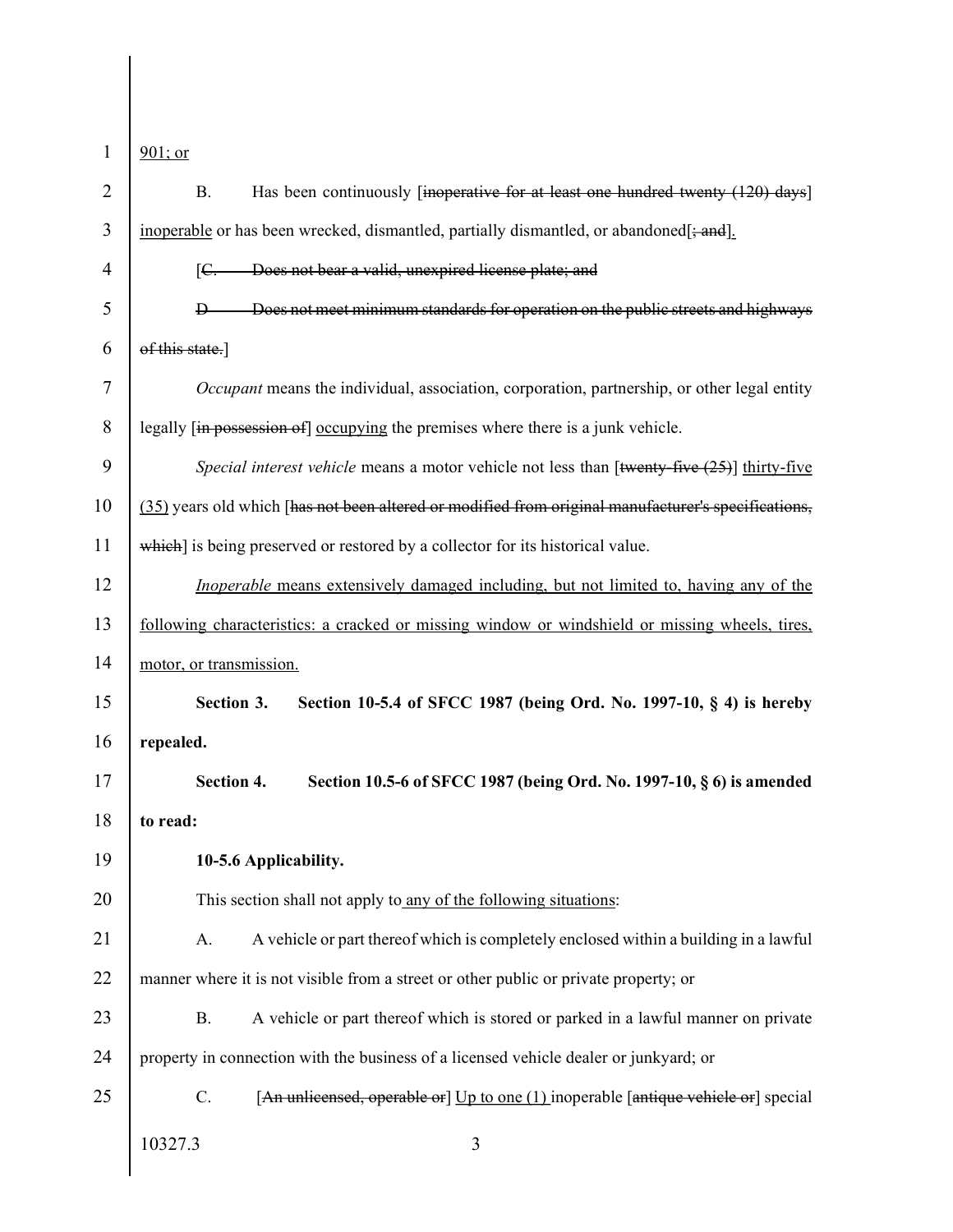| $\mathbf{1}$   | interest vehicle stored by a collector on their property, provided that such vehicle and the outdoor  |
|----------------|-------------------------------------------------------------------------------------------------------|
| $\overline{2}$ | storage areas are maintained in such a manner that they do not constitute a health hazard and are     |
| 3              | screened from ordinary public view by means of a solid fence, [-rapidly growing trees, shrubbery,     |
| 4              | or combination thereof, a well-fitted car cover, or other [appropriate] means. A tarp, trees, or      |
| 5              | shrubbery are not considered appropriate means to screen a vehicle from public view; or               |
| 6              | [D. Any motor vehicle in operable condition specifically adapted or constructed for                   |
| 7              | racing or operation on privately owned drag strips or raceways; or                                    |
| 8              | $E = \underline{D}$ . Any motor vehicle stored as the property of a member of the armed forces of the |
| 9              | United States who is on active-duty assignment.                                                       |
| 10             | Section 5.<br>Section 10-5.8 of SFCC 1987 (being Ord. No. 1997-10, § 8) is hereby                     |
| 11             | amended to read:                                                                                      |
| 12             | 10-5.8 Effective date.                                                                                |
| 13             | Provisions of this section shall become effective [Oetober 30, 1997] on June 1, 2022. Two             |
| 14             | years after June 1, 2022, any member of the governing body may request an assessment of the           |
| 15             | changes made in 2022, which the city manager shall provide.                                           |
| 16             | Subsection 14-6.3(B) of the Land Development Code (being Ord. No.<br>Section 6.                       |
| 17             | $2011-37, § 8$ as amended) is amended to read:                                                        |
| 18             | 14-6.3 Multiple Principal Uses; Accessory Uses or Structures                                          |
| 19             | <b>Permitted Accessory Uses and Structures</b><br>(B)                                                 |
| 20             | General Provision<br>(1)                                                                              |
| 21             | In addition to the <i>principal</i> use or uses allowed by Chapter 14, land                           |
| 22             | and <i>structures</i> may be used for <i>accessory</i> uses, including those specifically listed as   |
| 23             | permitted <i>accessory</i> uses in Table 14-6.1-1 or in this section.                                 |
| 24             | (2)<br>RR, R1-R-6, R-7, R-7(I), R-8, R-9, RC-5, RC-8, R-10, R-21, R-29, RAC,                          |
| 25             | C-1, C-4, and HZ Districts                                                                            |
|                | 10327.3<br>$\overline{4}$                                                                             |

 $\mathsf{l}$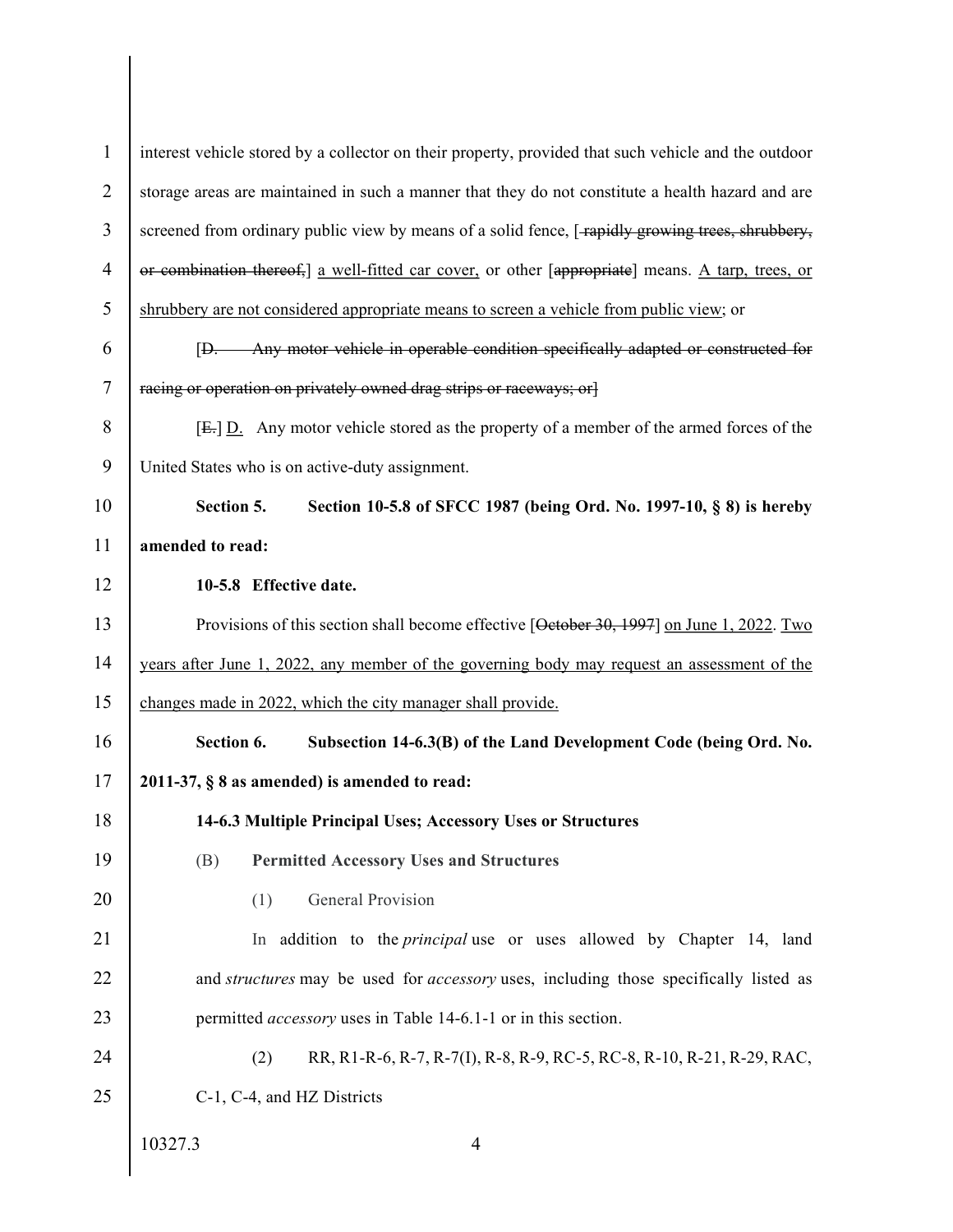| $\mathbf{1}$ | The following <i>accessory</i> uses and <i>structures</i> are permitted in the<br>(a) |
|--------------|---------------------------------------------------------------------------------------|
| 2            | RR, R1-R-6, R-7, R-7(I), R-8, R-9, RC-5, RC-8, R-10, R-21, R-29, RAC, C-1,            |
| 3            | C-4 and HZ districts:                                                                 |
| 4            | (i)<br>home occupations, as provided for in Subsection 14-                            |
| 5            | 6.3(D)(2);                                                                            |
| 6            | noncommercial greenhouses and plant nurseries;<br>(ii)                                |
| 7            | (iii)<br>private garages;                                                             |
| 8            | <i>utility sheds</i> , located within the <i>rear yard</i> only;<br>(iv)              |
| 9            | children's play areas and play equipment;<br>(v)                                      |
| 10           | (vi)<br>private barbeque pits and private swimming pools;                             |
| 11           | (vii)<br>accessory dwelling units as regulated in Subsection 14-                      |
| 12           | 6.3(D)(1);                                                                            |
| 13           | (viii)<br>other uses and <i>structures</i> customarily <i>accessory</i> and           |
| 14           | clearly incidental and subordinate to permitted or permissible uses                   |
| 15           | and structures; and                                                                   |
| 16           | (ix)<br><i>accessory structures</i> of a permanent, temporary or                      |
| 17           | portable nature such as coverings not constructed of solid building                   |
| 18           | materials, including inflatable covers over swimming pools and tennis                 |
| 19           | courts, and such other accessory structures that exceed thirty (30) inches            |
| 20           | in height from the average ground elevation.                                          |
| 21           | All accessory uses and structures allowed under Subsection 14-<br>(b)                 |
| 22           | $6.3(B)(2)(a)$ shall:                                                                 |
| 23           | (i)<br>not involve the conduct of business on the premises,                           |
| 24           | except home occupations;                                                              |
| 25           | (ii)<br>be located on the same lot as the permitted <i>principal</i> use              |
|              | 5<br>10327.3                                                                          |
|              |                                                                                       |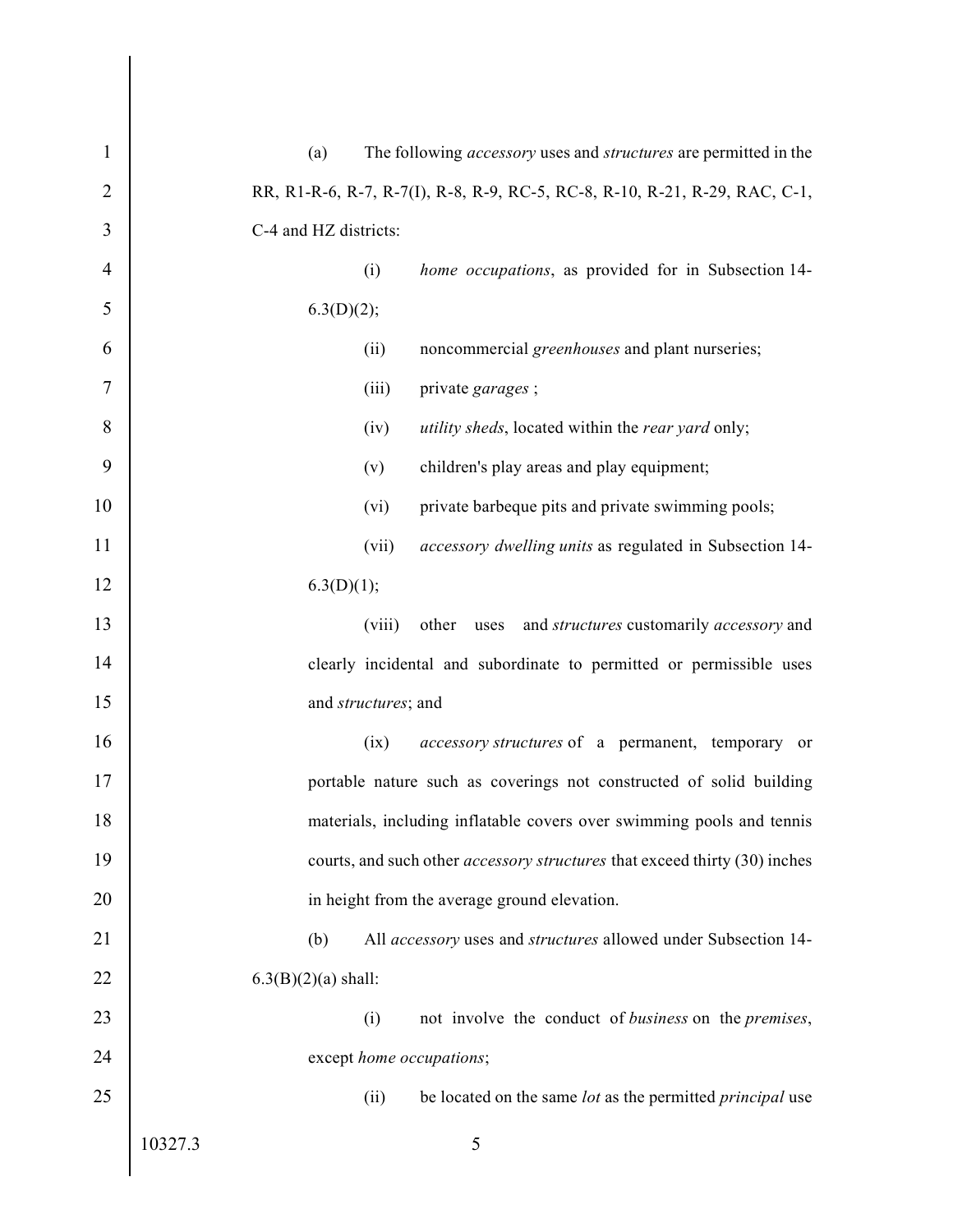| $\mathbf{1}$   | or structure or on a contiguous lot in the same ownership; and                                                 |
|----------------|----------------------------------------------------------------------------------------------------------------|
| 2              | not be likely to attract visitors in larger numbers than<br>(iii)                                              |
| 3              | would normally be expected in a single-family residential neighborhood.                                        |
| $\overline{4}$ | (c)<br>The following activities are prohibited within residentially zoned                                      |
| 5              | districts:                                                                                                     |
| 6              | (i)<br>Storage or parking, either continuous or intermittent, of                                               |
| 7              | commercial[ $_{\overline{5}}$ ] or industrial[ $_{\overline{5}}$ ] vehicles except for those vehicles that are |
| 8              | authorized by a special use <i>permit</i> or other permitted non-residential use.                              |
| 9              | Commercial[ $\frac{1}{2}$ ] or industrial[ $\frac{1}{2}$ ] vehicles include:<br>A.                             |
| 10             | vehicles requiring a commercial driver's<br>1.                                                                 |
| 11             | license to operate;                                                                                            |
| 12             | 2.<br>tour buses or school buses;                                                                              |
| 13             | 3.<br>concrete mixer trucks or concrete                                                                        |
| 14             | pumper trucks;                                                                                                 |
| 15             | 4.<br>towing vehicles;                                                                                         |
| 16             | 5.<br>earthmoving or grading equipment;                                                                        |
| 17             | 6.<br>trailers or tractors (except lawn trailers or                                                            |
| 18             | tractors)                                                                                                      |
| 19             | 7.<br>motorized construction or agricultural                                                                   |
| 20             | equipment;                                                                                                     |
| 21             | 8.<br>cranes;                                                                                                  |
| 22             | 9.<br>roll-off trash containers (except as                                                                     |
| 23             | related to an active permit or as approved by the                                                              |
| 24             | environmental services division); or                                                                           |
| 25             | 10.<br>any other vehicles designed by the                                                                      |
|                | 10327.3<br>6                                                                                                   |

 $\mathsf{l}$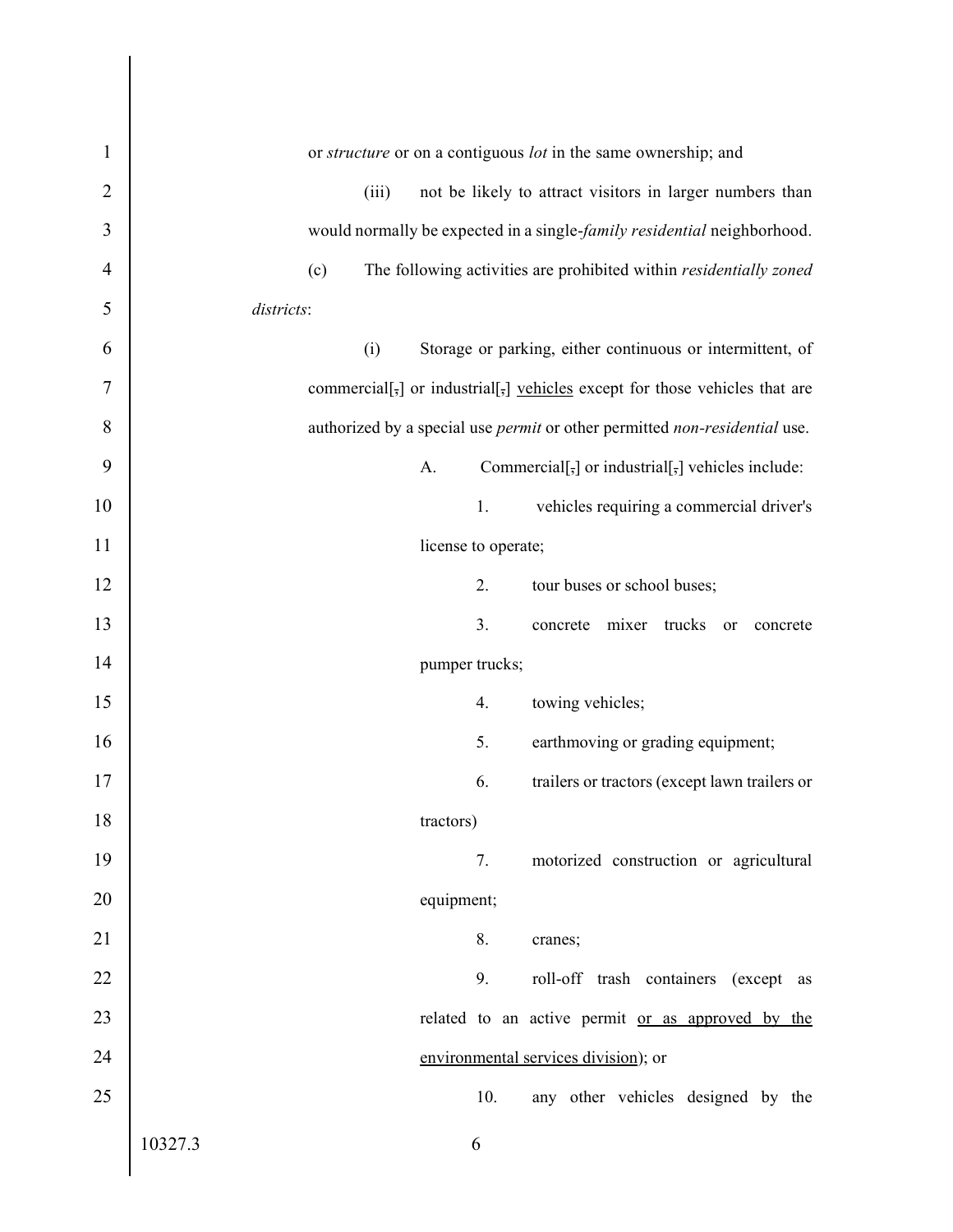| 1  |         | manufacturer for business purposes.                                            |
|----|---------|--------------------------------------------------------------------------------|
| 2  |         | <b>B.</b><br>Commercial or industrial vehicles do not include:                 |
| 3  |         | 1.<br>recreational vehicles, boats, or trailers                                |
| 4  |         | [related to recreational vehicles] that are used for personal                  |
| 5  |         | purposes; or                                                                   |
| 6  |         | 2.<br>passenger vehicles, pickup trucks, or                                    |
| 7  |         | small trailers that [may be] are used<br>business<br>for                       |
| 8  |         | purposes related to a registered home occupation                               |
| 9  |         | business.                                                                      |
| 10 |         | (ii)<br>Outdoor storage of construction materials, except in                   |
| 11 |         | connection with active construction activities on the premises;                |
| 12 |         | Storage of mobile homes or commercial shipping<br>(iii)                        |
| 13 |         | containers;                                                                    |
| 14 |         | (iv)<br>Using $[\frac{1}{2}]$ vehicles, tents, or other structures that do not |
| 15 |         | comply with this chapter or other applicable codes[, used] as dwellings;       |
| 16 |         | (v)<br>Storage of PODS® or similar style moving/shipping                       |
| 17 |         | containers for more than thirty (30) days;                                     |
| 18 |         | (vi)<br>[Storage or parking within any portion of a street yard                |
| 19 |         | other than a driveway of a noncommercial vehicle used for storage of           |
| 20 |         | goods, materials or equipment other than those items considered to be a        |
| 21 |         | part of the vehicle or essential for its immediate use; and Parking any        |
| 22 |         | vehicle in the front yard setback, including on a driveway or drive aisle,     |
| 23 |         | within three (3) feet from the front property line (street line) or blocking   |
| 24 |         | or obstructing, partially or fully, any sidewalk, public street, or other      |
| 25 |         | public easement;                                                               |
|    | 10327.3 | $\tau$                                                                         |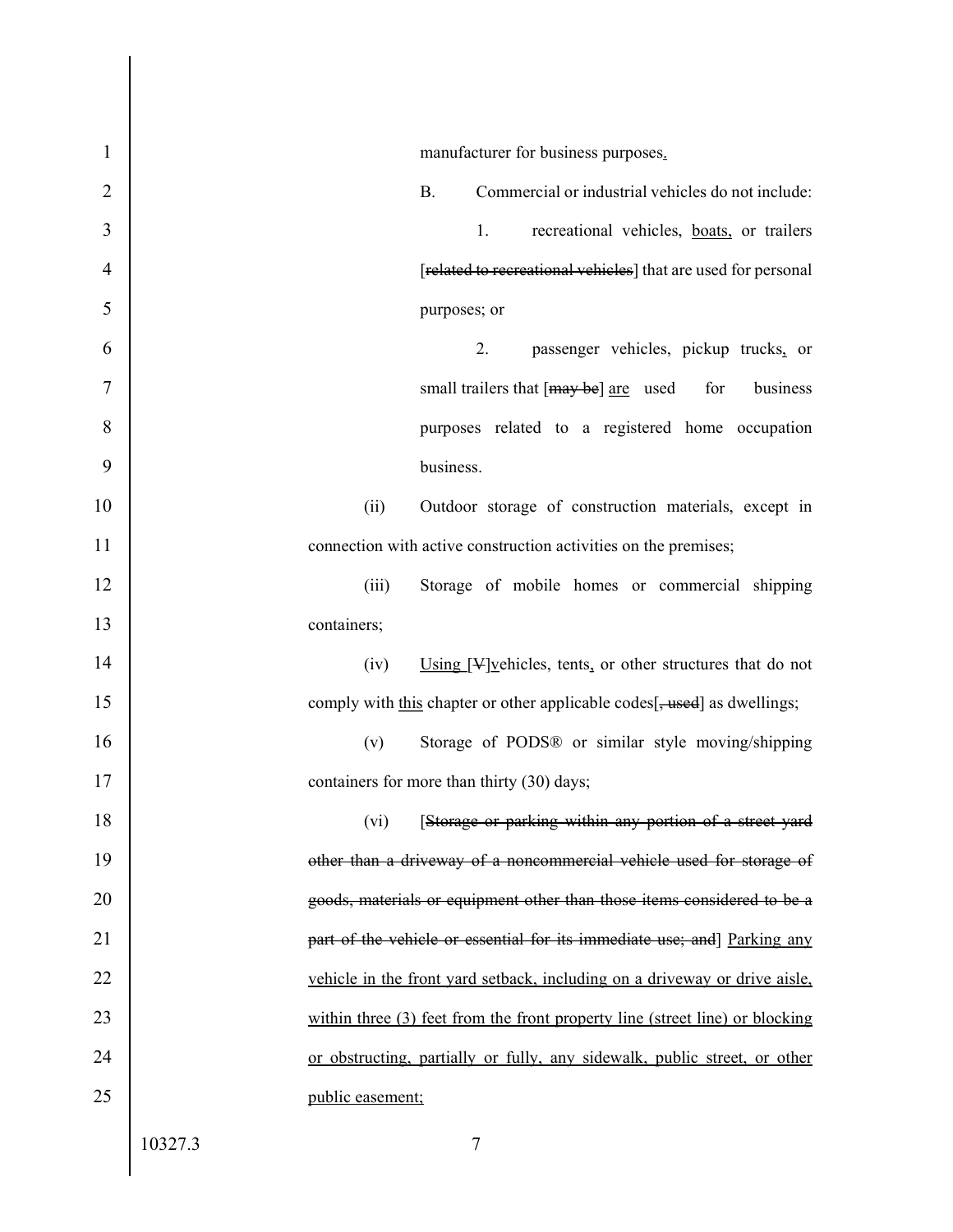| 1  | Parking any vehicle in the side or back yard without being<br>(vii)                                 |
|----|-----------------------------------------------------------------------------------------------------|
| 2  | screened from view from the public right-of-way, such as a by a wall or                             |
| 3  | solid fence; covers or tarps are not an appropriate screening measure; or                           |
| 4  | Use of any vehicle as a receptacle for the storage of goods,<br>(viii)                              |
| 5  | materials, equipment, litter, or refuse [as provided by Subsections 10-1.13                         |
| 6  | and 10-1.14 SFCC 1987] other than those items considered to be a part of                            |
| 7  | the vehicle or essential for its immediate use.                                                     |
| 8  | (3)<br>R-10 through R-29 Districts                                                                  |
| 9  | addition to the list of <i>accessory</i> uses allowed in Subsection 14-<br>In                       |
| 10 | $(6.3(B)(2))$ , greenhouses and plant nurseries also are permitted as <i>accessory</i> uses in this |
| 11 | district.                                                                                           |
| 12 | <b>AC</b> District<br>(4)                                                                           |
| 13 | The permitted accessory uses and structures for the AC district are the same as                     |
| 14 | for the underlying zoning district.                                                                 |
| 15 | C-2 and I-1 Districts<br>(5)                                                                        |
| 16 | The accessory uses and structures permitted in C-2 and I-1 districts include                        |
| 17 | those that are:                                                                                     |
| 18 | same <i>premises</i> and in connection<br>(a)<br>with<br>the<br>on                                  |
| 19 | permitted <i>principal</i> uses and <i>structures</i> ;                                             |
| 20 | (b)<br>dwelling<br>units for<br>occupancy<br>only                                                   |
| 21 | by owners or employees of owners,<br>including<br>live/work<br>spaces,<br>but<br>not                |
| 22 | including manufactured homes or recreational vehicles;                                              |
| 23 | (c)<br>outdoor storage areas, subject to compliance with the standards                              |
| 24 | of Subsection 14-6.3(D)(3);                                                                         |
| 25 | (d)<br>telecommunication facilities as set forth in Subsection 14-                                  |
|    | 10327.3<br>8                                                                                        |
|    |                                                                                                     |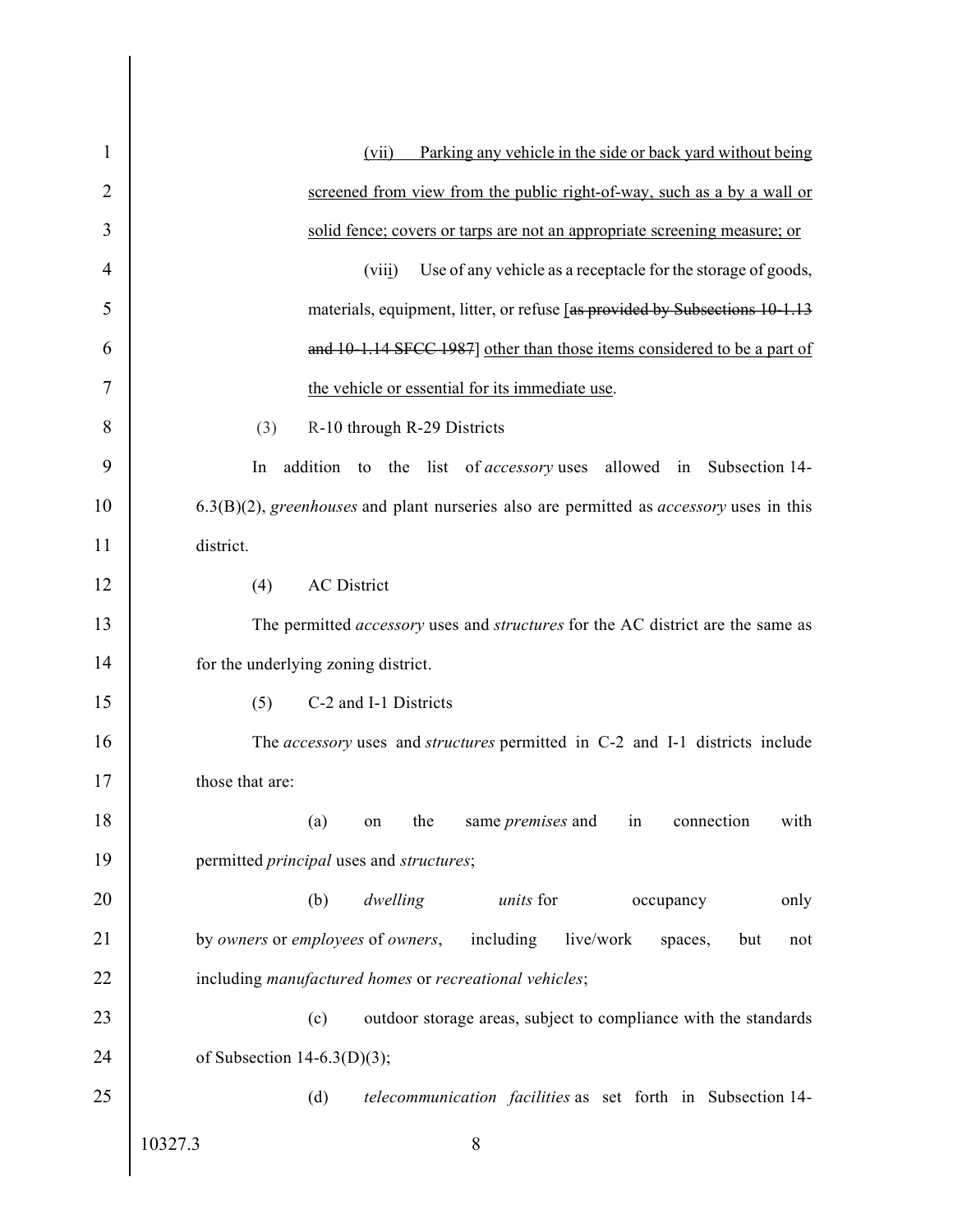1 6.2(E).

2 (e) other uses and *structures* that are customarily *accessory* and 3 clearly incidental to permitted or permissible uses and *structures*.<br>4 (6) I-2 District

5 (a) The *accessory* uses and *structures* permitted in an I-2 district 6 include those that are on the same premises as permitted principal uses 7 and structures and only as required for the conduct of the operation, dwelling 8 units for *owners* or *employees*, and other uses and *structures* incidental and 9 subordinate to the *principal* use or *structure* and otherwise meeting the 10 **requirements** of this district, except that manufactured homes or recreational 11 vehicles are not permitted as *accessory* uses. Charly incidental to permitted or permissible uses and *structures*.<br>
14 (6) 1-2 District<br>
14 (a) The *accessory* uses and *structures* permitted in an I-2 district<br>
15 (a) The *accessory* uses and *structures* permitted 16 include those that are on the same *premises* as permitted *principal* uses<br>
26 and *structures* and only as required for the conduct of the operation, *dwelling*<br>
28 *units* for *owners* or *employees*, and other uses

12 (b) This section does not apply to *telecommunication facilities* that

## 14 (7) Business and Industrial Park (BIP) District

15 (a) This paragraph does not apply to telecommunication

17 (b) The *accessory* uses and *structures* permitted in a BIP district are 18 those that support the operation of a permitted *principal* use. Such uses may 19 exceed the floor area of the permitted *principal* use. Examples of 20 **permitted** accessory uses and *structures* for the BIP district include:

## 21 (i) dwelling units for owners, tenants or employees;

22 (ii) warehouses and storage buildings; provided that such 23 buildings shall be incorporated into the primary building design and shall 24 **be constructed of materials of comparable quality and appearance;** 

25 (iii) outdoor storage lots and yards; provided that areas for

10327.3 9